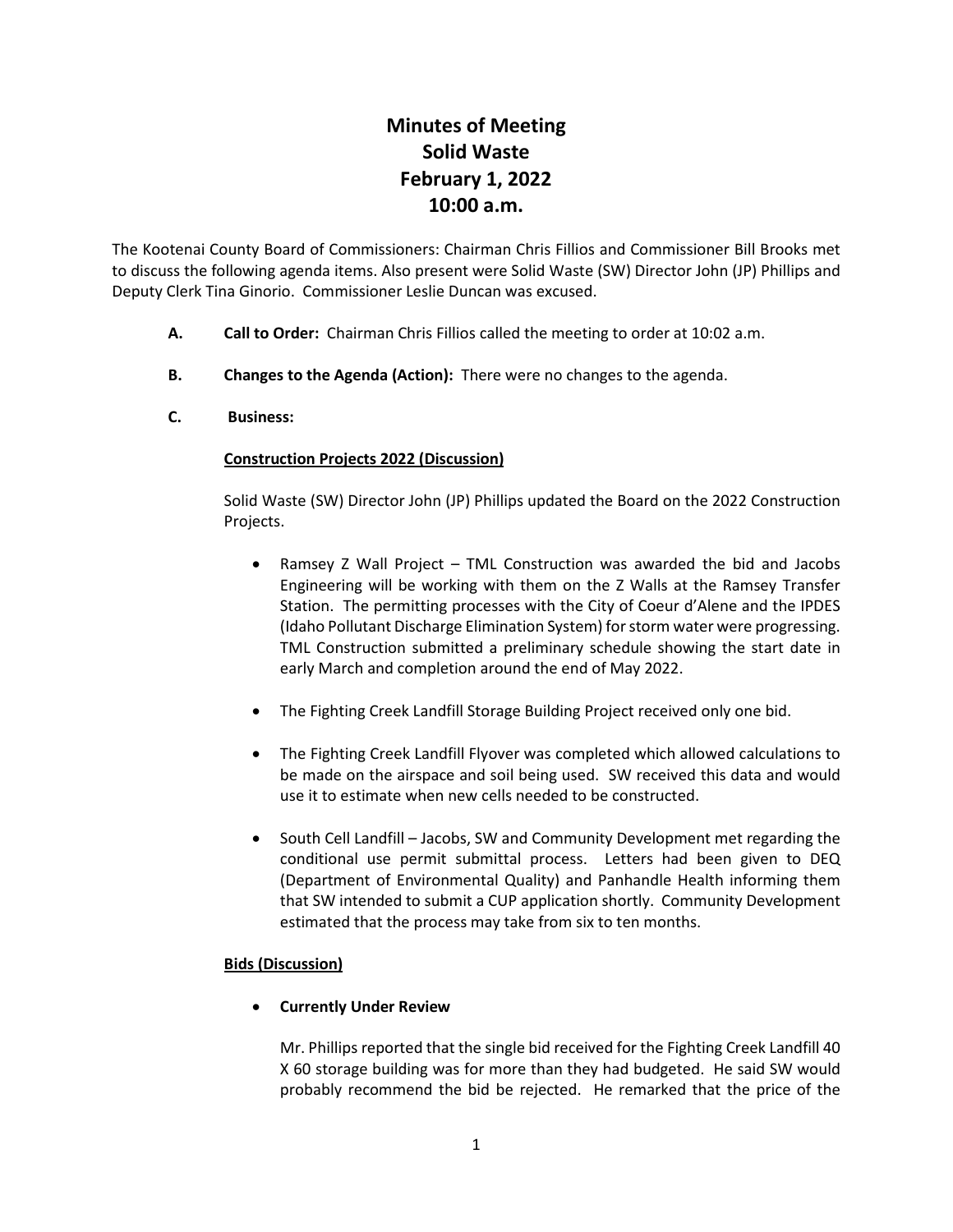building had tripled since they first began looking into it a year ago. He concluded that they would probably wait a year or two before putting it out to bid again, in the hopes that the market will have stabilized by then.

#### • **Hauling Services**

#### o **Transport Services**

Mr. Phillips said a Transport Services Bid would be coming soon, involving the movement of waste from the Transfer Stations to the Landfill. He stated this was usually a five year contract with options to extend. He reported they planned to advertise it in late February and award it in March.

# o **Rural System Collection**

Mr. Phillips said that the Rural System Collection Bid would also be coming for the collection and transport of waste from the thirteen Rural Collection Sites. He commented that this used to be a five year contract but they planned to ask for a seven year term, with options to extend, this time. He said advertising for the bid would begin tomorrow and bids would be due by February 22, 2022.

# **Rural Sites (Discussion)**

Mr. Phillips reported on the progress being made on preventing illegal dumping at the Rural Sites. He said he wanted the public to be aware of the efforts SW was making to improve conditions and enforcement. He stated that KCSO had been doing a wonderful job educating the public and preventing abuse of the sites. He acknowledged that some issues were still unresolved and that KCSO had suggested putting cameras at some of the sites to help.

Mr. Phillips said that SW was looking into installing live-feed cameras at Mica-Kidd Island, Sunup Bay and Worley. He described the systems they were considering and how they would be used. He added that SW had budgeted funds for this and that he would return to the Board with further information, once he had reviewed information on the potential choices.

# **Waste Statistics (Discussion)**

Mr. Phillips reported on the changes from 2020 to 2021. He said that landfill waste total had gone up by 5.7%, with the increase in the amount of waste seeming to slow somewhat. He reported that the total of waste brought to the landfill in 2021 was 211,466 tons, up from 200,122 tons in 2020. The Prairie Transfer Station experienced a slight downturn in customer visits, of about 1.15%, while the Ramsey Transfer Station customer visits were up by 1.66%.